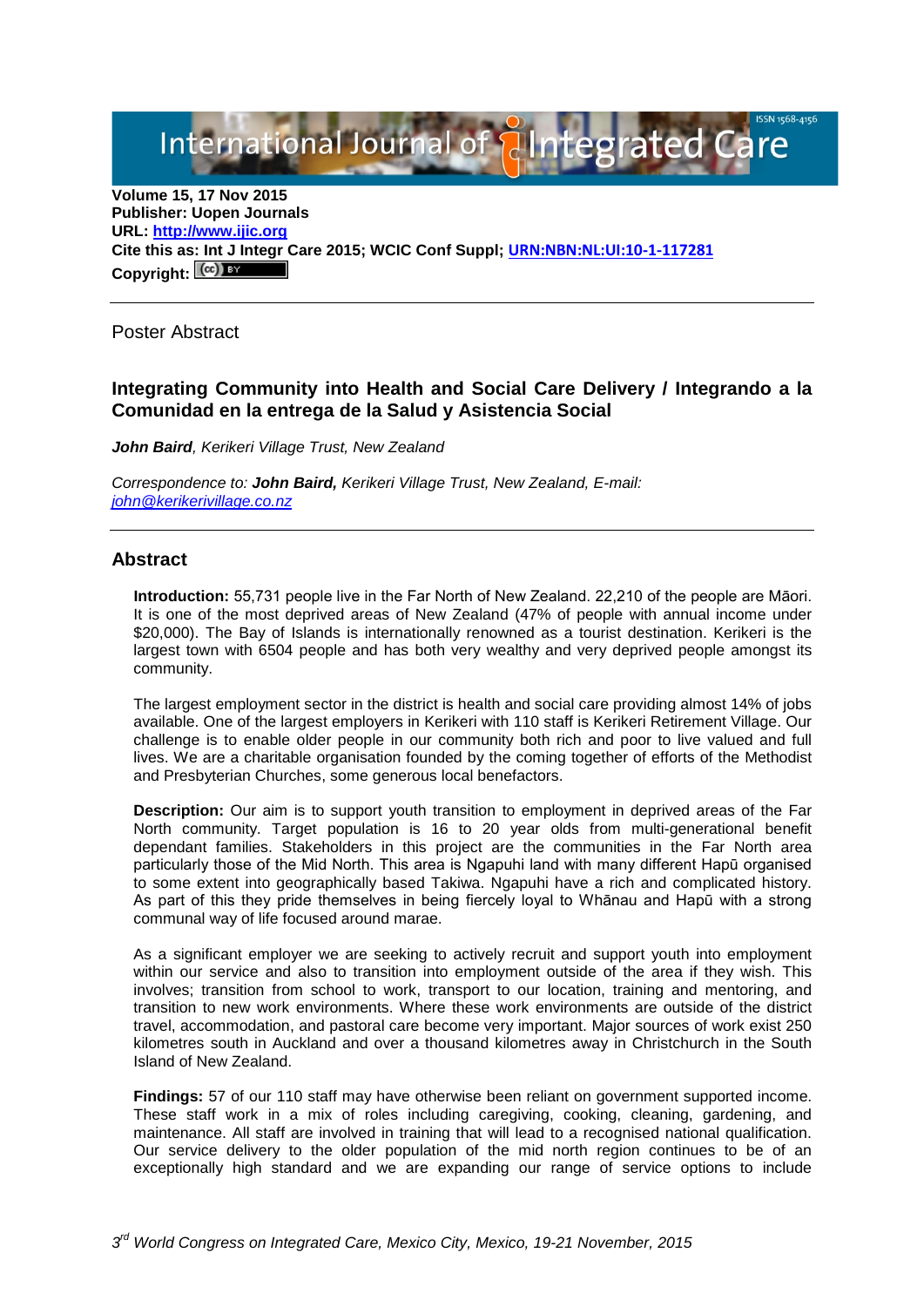extended in home support providing older people in our community the opportunity to stay living in their own homes with support for maintenance, gardening, and care.

**Highlights:** We remain early in our journey in this endeavour but lessons learnt to date include the following: Importance of supporting transition from school. The biggest challenge is to support the transition for young people from school into a working environment.

Importance of whānau. Whānau can develop significant concern about members of the whānau transitioning into what they see as different worlds or environments. Whānau is the centre of cultural identity for Tangata whenua and we are challenged to support youth transition while retaining connection.

**Pastoral care:** For younger people, transition of even 20 kilometres to a different town may be exciting but also challenging to understand new boundaries and new freedoms. A transition 250 kilometres south to a city of over 1 million people provides a totally different environment. We planning to better address this through pastoral care and other supports as people transition into these environments.

We remain at an early stage in supporting transition. It is our hope to support up to 200 youth to transition over the next 3 years. Early lessons provide us with an opportunity to both continue support transition but ensure transitions are sustainable for people from our community.

**Conclusion:** While our initiative is promising we are yet to prove we are supporting sustainable transition to employment. Evidence of this will come in 10 years time as we see a change in benefit dependence and the cycle of multi-generational deprivation. This notwithstanding we believe initiatives like ours provide significant opportunity to allow transition for younger people from a place of deprivation to that of paid productive employment thereby gaining self-esteem and a true sense of achievement. We are encouraging other organisations to see themselves as having a role in supporting learning development and youth transition.

#### **Conference abstract Spanish**

**Introducción:** 55,731 personas viven en el extremo norte de Nueva Zelanda. 22.210 de las personas son maoríes. Esta es una de las zonas más desfavorecida de Nueva Zelanda (47% de las personas con ingresos anuales de menos de NZ\$ 20,000). La bahía de las islas es reconocida internacionalmente como un destino turístico. Kerikeri es la ciudad más grande con 6504 personas y cuenta con dos tipos de personasen su comunidad, unas muy ricas y otras muy desfavorecidas.

El sector de empleo más grande en el distrito es la salud y la asistencia social que proporciona casi el 14% de los puestos de trabajo disponibles. Uno de los mayores empleadores en Kerikeri con 110 personas empleadas es Kerikeri Retirement Village. Nuestro desafío es probeer a las personas mayores de nuestra comunidad, tanto ricos como pobres, vivir vidas valiosas y completas. Somos una organización caritativa fundada por la unión de esfuerzos de la Iglesia Metodista y la Iglesia Presbiteriana, y algunos generosos benefactores locales.

**Descripción:** Nuestro objetivo es apoyar a los jóvenes en su transición al empleo en zonas desfavorecidas de la comunidad del norte lejano. La Población objeto es de 16 a 20 años de edad de familias de varias generaciones de prestaciones dependientes. Los interesados en este proyecto son las comunidades de la zona norte lejano en particular los del Norte Medio. Esta área es la tierra Ngapuhi con muchos diferentes hapū organizada en cierta medida en la base geografica de Takiwa. Ngapuhi tiene una historia rica y complicada. Como parte de esto se enorgullecen en ser ferozmente leales a Whānau y Hapu con una fuerte forma comunal de la vida centrada en torno a Marae.

Como empleadores importantes estamos tratando de reclutar activamente a la juventud de apoyo en empleos dentro de nuestro servicio y también para la transición hacia el empleo fuera de la zona si así lo desean. Esto implica; transición de la escuela al trabajo, transporte a nuestra ubicación, para la formación y tutoría, y la transición a nuevos entornos de trabajo. Cuando estos entornos de trabajo están fuera de la carrera de distrito, el alojamiento y la atención pastoral son